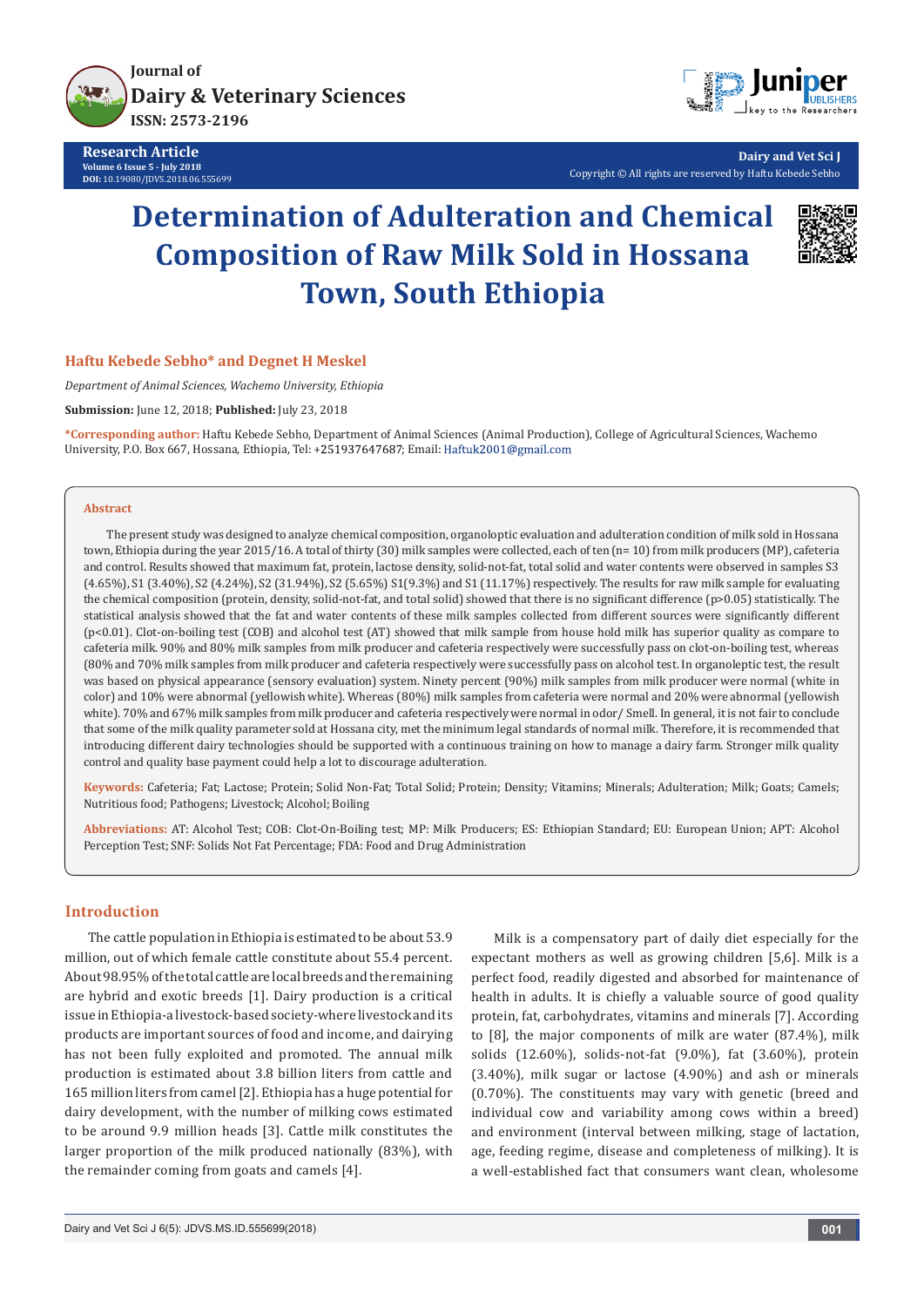and nutritious food that is produced and processed in a sound, sanitary manner and is free from pathogens. Hence, for fulfilling consumer's demand, quality milk production is necessary. Quality milk means, the milk which is free from pathogenic bacteria and harmful toxic substances, free from sediment and irrelevant substances, of good flavor, with normal composition, adequate in keeping quality and low in bacterial counts [9].

In Ethiopia, milk is produced in urban and rural areas mostly in non-organized way and usually supplied to the consumers in raw form. Because of its high demand and seasonality in supply, dishonest producers and traders deliberately adulterate milk and its products to promote the level of these essential nutrients after reduction of a given amount, increase their profit margin by several chemicals like urea and increase its volume by adding substances such as starch, flour, cane sugar, vegetable oils, preservatives, water, skim milk, etc. [10]. This ultimately leads to the stage that the consumer is either cheated or often becomes victim of diseases [7]. Such types of adulteration are quite common in developing countries. However, there is scarcity of information regarding the milk composition and physical evaluation in Hadiya Zone in general and Hossana city in particular. Understanding the factors affecting the milk quality is critical to success of improvement and implementation of policies in dairy industry. Keeping in view the above facts, the present study was conducted to achieve the following: -

#### **Objective**

i. To determine the chemical composition of the milk available in the study area.

ii. To detect water adulteration in milk in the study area.

iii. To determine the physical evaluation of milk in the study area.

# **Materials and Methods**

#### **Description of the Study Area**

The study was conducted in Hossana city of Hadya zone, Southern Nations, Nationalities and People Regional State (SNNPRS). Hosanna town is located 232Km away from Addis Ababa, in the south direction. The area is situated at midland with an altitude of 1800 masl and exhibit a bimodal rainfall system (long and short rainy season). The long rainy season extends from June to September, whereas the short rainy season ranges from mid-February to the end of April. The living style of the people depends on agriculture, predominant, using mixed crop - livestock farming system. The maximum annual temperature does not exceed 26 °C and mean minimum temperature varies from 11.2 to 19.2 °C.

# **Sampling Techniques**

Purposive and randomly sampling procedures were used to select farm households. The study kebeles (Bobicho, Jole narramo, Lichamba and Melamba) were selected intentionally based on number of crossbred cows distributed and milk production potential. Lists (census) of households of the selected areas were obtained from Hossana Agriculture and Rural Development Offices. Finally, a total of 30 households were selected randomly.

#### **Methods of Milk Sampling**

A total of thirty milk samples were taken (10 from farmers, 10 from milkier and10 cafeterias). Samples of raw morning milk were taken from each household once every week over a period of four weeks for determination of chemical composition and physical examination of raw milk following standard methods as described by [11]. The cows, which were selected for milk sample collection, were physically evaluated for health and hygienic condition prior to sampling. 250ml milk samples were collected aseptically from individual cows milking from containers immediately after milking. Crossbred cow's milk was collected in different week in different bottle for milk chemical composition analysis. Fresh cow milk, in cans and bulk tanks, were thoroughly mixed to disperse the milk fat before collection of milk sample for physico chemical analysis. The samples collected were placed in a sterile container and kept in an ice box while transporting to Addis ababa shoal milk enterprise dairy laboratory for chemical analysis with a minimum of delay. Each farmer or cafeterias were visited twice for sample collection. In the First week, 10 samples from each farmer, from milkier and cafeterias were collected and analyzed. In the second week, following the same procedure 10 samples from each were collected for laboratory analysis. Every sample was divided in to three parts: one for physical examination, second for chemical composition and third for water adulteration. All samples were done in duplicates. The following analysis was carried out.

#### **Physical Examination**

 The ten panelists were selected from Animal Science Department to assess the sensory acceptability of milk that collect from the study site. Each sample was observed for general appearance (presence of dirt), odor (mild and cowey), color (yellow and bloody), consistency (thin or watery) and sediments with the help of a panel of expert according to [12].

#### **Clot on Boiling Test**

This test was performed according to the method described by [13] for acid milk having pH less than 5.8 or abnormal milk (e.g. colostral or mastitis milk) to assess milk acidity. The alcohol test was done by using a 68% ethanol solution. Tests were done immediately after the samples were delivered to the laboratory. 2 ml of the raw milk sample was taken and mixed with 68 percent ethanol solution in a sterile test tube. The solution was prepared from 68 ml 96 percent alcohol and with 28 ml of distilled water.

#### **Alcohol Perception Test**

This test was also performed according to method of [13]; the test is based on the proteins (instability) and concentration of acid or rennet is increased. Test assesses the increased levels of albumen colostrum milk and salt concentrates (mastitis).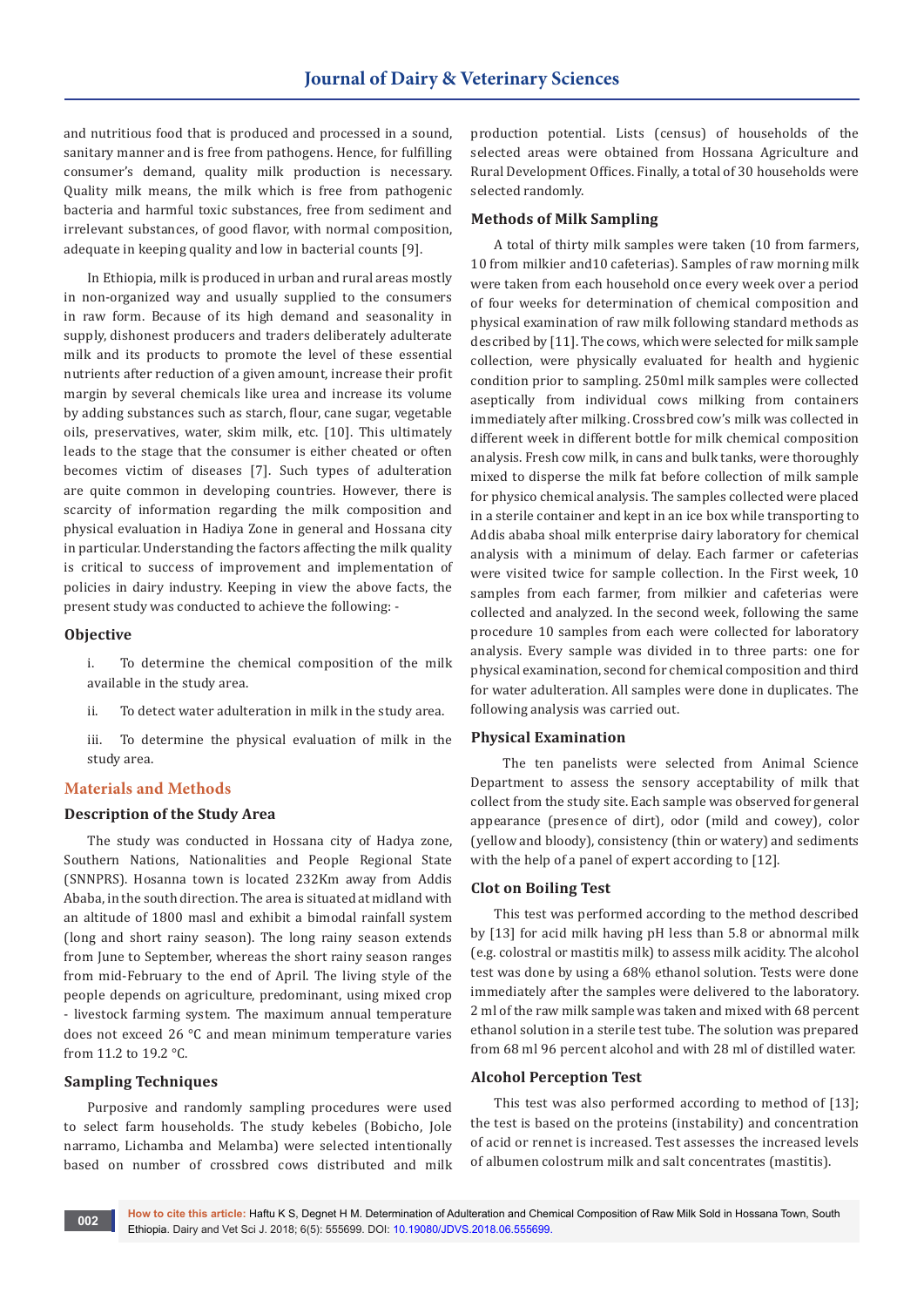# **Chemical Analysis**

Analyses were performed at addiss ababa (shoal Milk enterprise dairy laboratory) according to Lacto scanner (Dr Gerber, Germany), [14] methods to determine the composition (density, lactose, protein, total fat, total solid and water adulteration). Percent Solids-not-fat was calculated by the following equations:  $\%$ SNF =  $\%$  Total solids -  $\%$  fat.

#### **Statistical Analysis**

The raw milk samples were analyzed for physical appearance, quality and presence of adulterants. The data obtained was tabulated and analyzed according to statistical procedure of analysis of variance (ANOVA) and significant differences of the mean was further computed using Duncan's Multiple Range Test at 0.05% level of probability through computerized statistical package. Pearson correlation and multiple regressions were used to analyze the association between milk quality parameters.

#### **Results and Discussion**

All the results from the analysis of milk compared to the standard values suggested by Ethiopian standard (ES) and European Union (EU) quality standards were presented in the Table 1.

**Table 1:** Comparison between nutrient contents of samples and Ethiopian standard (ES).

| <b>Nutrients</b><br>(%) | <b>Samples</b><br>$(n=30)$ Mean<br>values for<br>$(S1, S2$ and<br>S3) | <b>Ethiopian</b><br>Standard (ES) % | <b>European</b><br><b>Union (EU)</b><br>quality<br>standards<br>$(Raff, 2011)$ % |  |
|-------------------------|-----------------------------------------------------------------------|-------------------------------------|----------------------------------------------------------------------------------|--|
| Fat                     | 3.96                                                                  | 3.5                                 | 3.25                                                                             |  |
| Lactose                 | 3.83                                                                  | <b>NA</b>                           | 4.2                                                                              |  |
| Protein                 | 3.13                                                                  | 3.2                                 | 2.73                                                                             |  |
| <b>SNF</b>              | 4.82                                                                  | NA                                  | 8.25                                                                             |  |
| <b>Total Solid</b>      | 8.78                                                                  | 12.8                                | 12.5                                                                             |  |

NA: Not Available.

# **Fat Percentage of Examined Milk Samples**

Our results showed that maximum fat was observed in sample S3 (4.65%) followed by S1 (4.02%), while minimum was observed in sample S2 (3.21%) followed by S4 (3.09%) (Table 2). While among the milk samples the fat content of milk obtained from the control (S3) seems to be higher (4.65%), compared to that of milk samples obtained from the sale points of S2 (4.02) and S2 (3.21) respectively. The results showed that there was significant (P<0.01) difference among samples in fat contents (Table 2). The maximum fat yield observed in the present study is lower than the average fat (5.22%) for crossbred cows in selected areas of Amhara and Oromia National Regional States, Ethiopia reported by [15]. The overall mean fat content of 3.71% in the study areas was lower than what was reported by [16] for cooperative smallholders in Ethiopia (4% fat). However, the peak fat yield in the present study (4.65%) was higher than

with what was reported by [17] (4.27%) in west Shoa zone, Oromia Region, Ethiopia and [18] for HF crossbred dairy cows in Western Amhara Region, Ethiopia (4.17% fat). This result is in accordance with the finding of [19], which stated that high fat percent crossbred cows (5.02%). The maximum value of the fat (4.65%) in the study area is higher than the minimum quality standard value of Ethiopian (ES) value (3.50%), [20]. According to Food and Drug Administration (FDA) a minimum fat content of whole milk is 3.25% [21]. The value of protein content obtained in the current study fulfills the criteria developed by FDA and ES for the consumers. This difference in percent fat content may be due to the difference in feeding and management practices of the animals [22]. The low-fat content in S2 and S4 may be due to attributed to adulteration by addition of water or partial skimming.

## **Protein Percentage of Milk Samples**

Results showed that maximum protein content was observed numerically in sample S1 (3.40%) followed by S2 (3.24%), while minimum was observed in sample S4 (2.99%) followed by S3 (2.75%) however, the differences among them were statistically not significant (P>0.05) (Table 2). The maximum protein content (3.40%) in the present study is higher than with the findings of [15] and who reported that the average Protein was (3.12%) in selected areas of Amhara and Oromia National Regional States, Ethiopia. However, the highest protein content in the present study ((3.40%)) was in accordance with what was reported by [17] (3.67) in west Shoa zone, Oromia Region, Ethiopia and [18] (3.34%) for HF crossbred dairy cows in Western Amhara Region, Ethiopia. The highest value of protein (3.40%) in the present study area is slightly higher than the minimum quality standard value of Ethiopian (3.20%), [20], but similar with the protein content observed in S2 (3.24%). According to Food and Drug Administration (FDA) a minimum protein content of whole milk is 2.73% [21]. The value of protein content obtained in the current study fulfills the criteria developed by FDA for the consumers.

#### **Milk Total Solids Percentage of Examined Milk Samples**

Total solids are one of the parameter used for the quality of milk. Our results showed that maximum total solids were recorded in sample S1 (9.3%) followed by sample S2 (8.87%), while minimum was recorded in sample S3 (8.17%) followed by S4 (7.38%) (Table 2). Among the milk samples the total solids content of milk obtained from S3 (8.17%) seems to be lower compared to that of milk samples obtained from the sale points of S1 (9.3%) and S2 (8.87%) respectively, however, the differences among them were statistically not significant (P>0.05) (Table 2). The maximum total solids content in the present study (9.3%) was lower than with what was reported by [18] for HF crossbred dairy cows in Western Amhara Region, Ethiopia (13.48 %). Moreover, the maximum total solids (9.3%) yield observed in the present study is lower than the mean of 13.07% for crossbred cows in west Shoa zone, Oromia Region reported by [17] and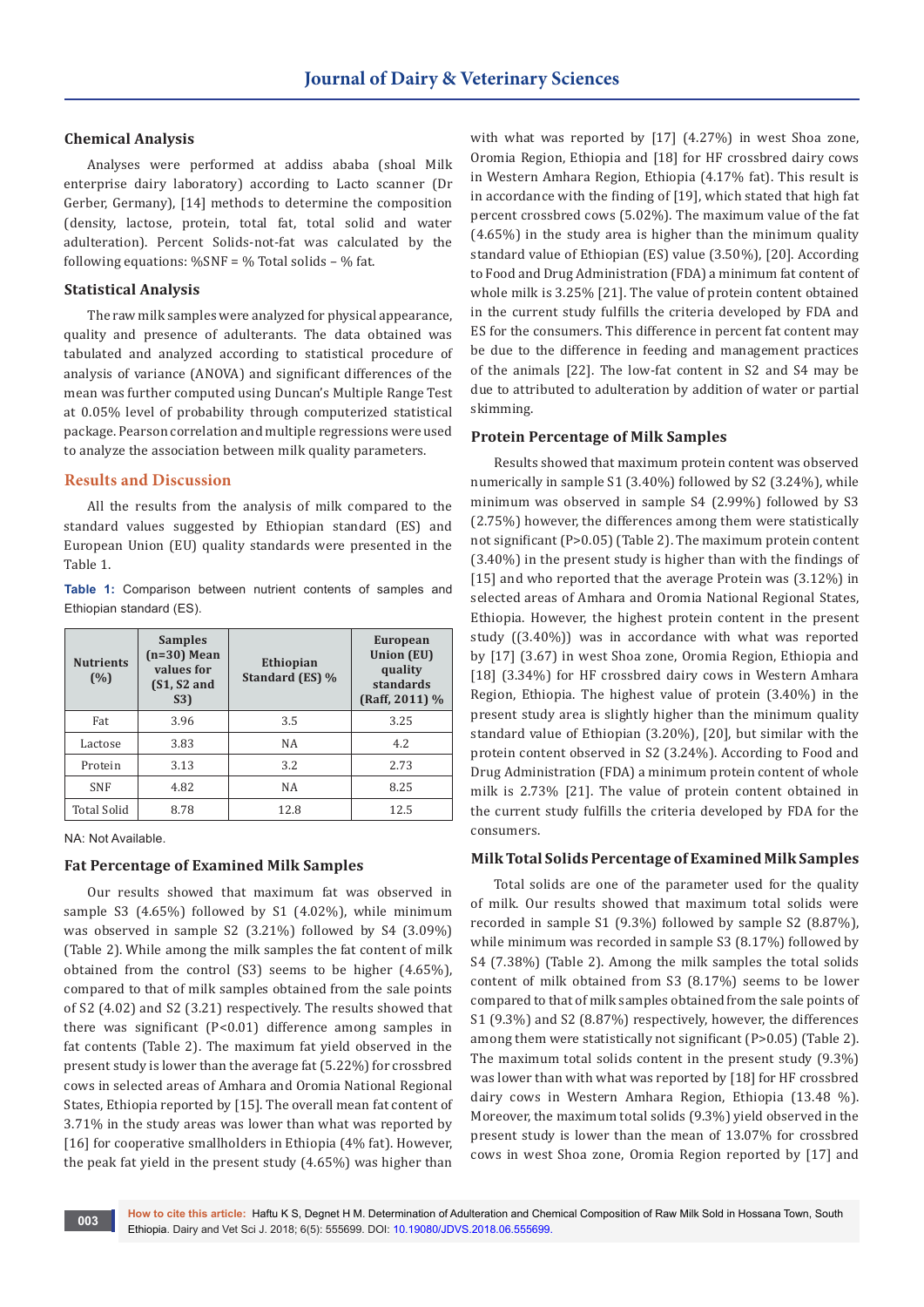13.15% for crossbred cows' milk in Bahir Dar milk shed area reported by [23]. In our sample, total solids (8.78) percentages were lower than the Ethiopian Standard (12.8). According to European Union recognized quality standards for total solids content of cow milk is not to be less than 12.5% [24]. In view of that, the total solid content obtained from the present study both household milk producers and cafeteria were below the quality standards.

# **Solids Not Fat Percentage (SNF %) of Examined Milk Samples**

Results presented in (Table 2) reveal that milk samples of cafeteria (S2) were better in SNF content (5.65%), compared to that of milk samples from farmer (S1) 5.28%. Moreover, the SNF content of milk sold at both areas was comparatively higher than that of control milk numerically (3.52%). However, the differences among the samples were statistically non-significant (P> 0.05). The maximum SNF% (5.65%) yield observed in the present study is lower than the 8.44% for crossbred cows in selected areas of Amhara and Oromia National Regional States, Ethiopia reported by [15], 9.31 % reported by [18] in Western Amhara Region, 8.89 reported by [17] for Holstein Friesian

**Table 2:** Chemical Composition of cow raw milk in the study area.

crossbred cows in west Shoa zone, Oromia Region , 8.96 for Holstein Friesian crossbred cows reported by [23] in Bahir Dar milk shed area Ethiopia and 8.75% in Dire Dawa town reported by [25]. According to Food and Drug Administration (FDA) as well as European Union (EU) quality standards, a minimum solids-not fat (SNF) content of whole milk is 8.25% and 8.5% [26], respectively. In view of that, the result obtained in the present study area was within the quality standards given by FDA and EU.

## **Density of Examined Milk Samples**

The average density content of milk producer (S1), cafeteria (S2), control (S3) and control + water (S4) was presented in Table 2. While among the milk samples the density content of milk obtained from the cafeteria (S2) seems to be higher (31.94%), compared to that of milk samples obtained from the farmer (S1) (27.62%), however, the differences among them were statistically not significant (P>0.05) (Table 2). The maximum density content of S2 (31.94%) in the study areas was slightly higher than what was reported by [15] for cross breeds cows in Ethiopia (28.70%), but this was in accordance with (S1) (27.62%) and (S3) (28.10).

| <b>Quality parameters</b> | S <sub>1</sub>             | S <sub>2</sub>    | S <sub>3</sub>   | S <sub>4</sub>   | <b>F</b> Value | Pr > F | <b>SL</b> |
|---------------------------|----------------------------|-------------------|------------------|------------------|----------------|--------|-----------|
| Fat $(\% )$               | $4.02(0.07)$ <sup>ab</sup> | $3.21(0.24)^{bc}$ | $4.65(0.84)^a$   | $3.09(0.01)^c$   | 8.4            | 0.01   | $**$      |
| Solid -Non -Fat (%)       | 5.28(1.61)                 | 5.65(0.86)        | 3.52(0.94)       | 4.29(0.01)       | 1.75           | 0.25   | <b>NS</b> |
| Density (%)               | 27.62(3.39)                | 31.94(3.83)       | 28.10(1.03)      | 25.76(0.65)      | 1.96           | 0.22   | <b>NS</b> |
| Total solid               | 9.3(1.68)                  | 8.87(1.02)        | 8.17(0.09)       | 7.38(0.02)       | 1.28           | 0.36   | <b>NS</b> |
| Protein (%)               | 3.40(0.62)                 | 3.24(0.37)        | 2.99(0.03)       | 2.75(0.07)       | 1.09           | 0.42   | <b>NS</b> |
| Lactose                   | $3.91(0.51)$ <sup>ab</sup> | $4.24(0.16)^a$    | $3.33(0.09)^{b}$ | $3.19(0.01)^{b}$ | 6.08           | 0.02   | $\ast$    |
| Water adulteration (%)    | $1.08(1.88)^{b}$           | $2.30(3.99)^{b}$  | $0.00(0.00)^{b}$ | $11.17(0.23)^a$  | 8.37           | 0.01   | $**$      |

Numbers in bracket are standard deviation; Means with in a row with different superscripts are significantly different, \*: Significant at (P< 0.05), \*\*: Significant at (P<0.01), NS: Non- significant (P>0.05), SL: Significant level, S1: Milk from producer; S2: Milk from Cafeteria; S3: Control; S3: Control plus 5%water; SL: Significant level.

## **Lactose Percentage of Examined Milk Samples**

Table 2 shows that among the milk samples the lactose content of milk obtained from the cafeteria level seems to be higher (4.24%) compared to that of milk samples obtained from the sale points of farmer (3.91%) and control (3.33%). The results showed that there was significant (P<0.05) difference among treatments in lactose content of milk. The highest lactose content in the present (4.24%) was lower than with what was reported by [18] for HF crossbred dairy cows in Western Amhara Region, Ethiopia (5.26 % Lactose). Lactose content may be affected by the presence of bacteria in raw milk as a result of storage temperature differences [27]. The lactose content of milk though can range from 3.6 to 5.5% [28]. So, the percentage of lactose found in the current study was 4.24%, which is similar to that reported by [28].

# **Water Adulteration of Examined Milk Sample**

Water is the most common adulterants in milk which is often added to increase the quantity of milk by scrupulous milk sellers to be paid simple money. Milk samples randomly collected from milk producers (S1) and cafeteria (S2) at Hossana city of Hadiya zone were examined for water adulteration. Results presented in Table 2 showed that maximum water content was recorded in sample S4 (11.17 %) followed by sample S2 (2.30%), while minimum was recorded in sample S1 (1.08%) followed by S3 (0.0%). In the present study the extent of irrelevant water found to be comparatively higher (P<0.01) in milk sold at S4 (11.17%) than that of milk sold by S1 (1.08%), S2 (2.30%) and S3 (0.00%) Table 2. The results in S1 (1.08%) and S2 (2.30%) approximately agreed with those previously achieved (1.19%) by [15]. For the fulfillment of the gap between demand and supply different milk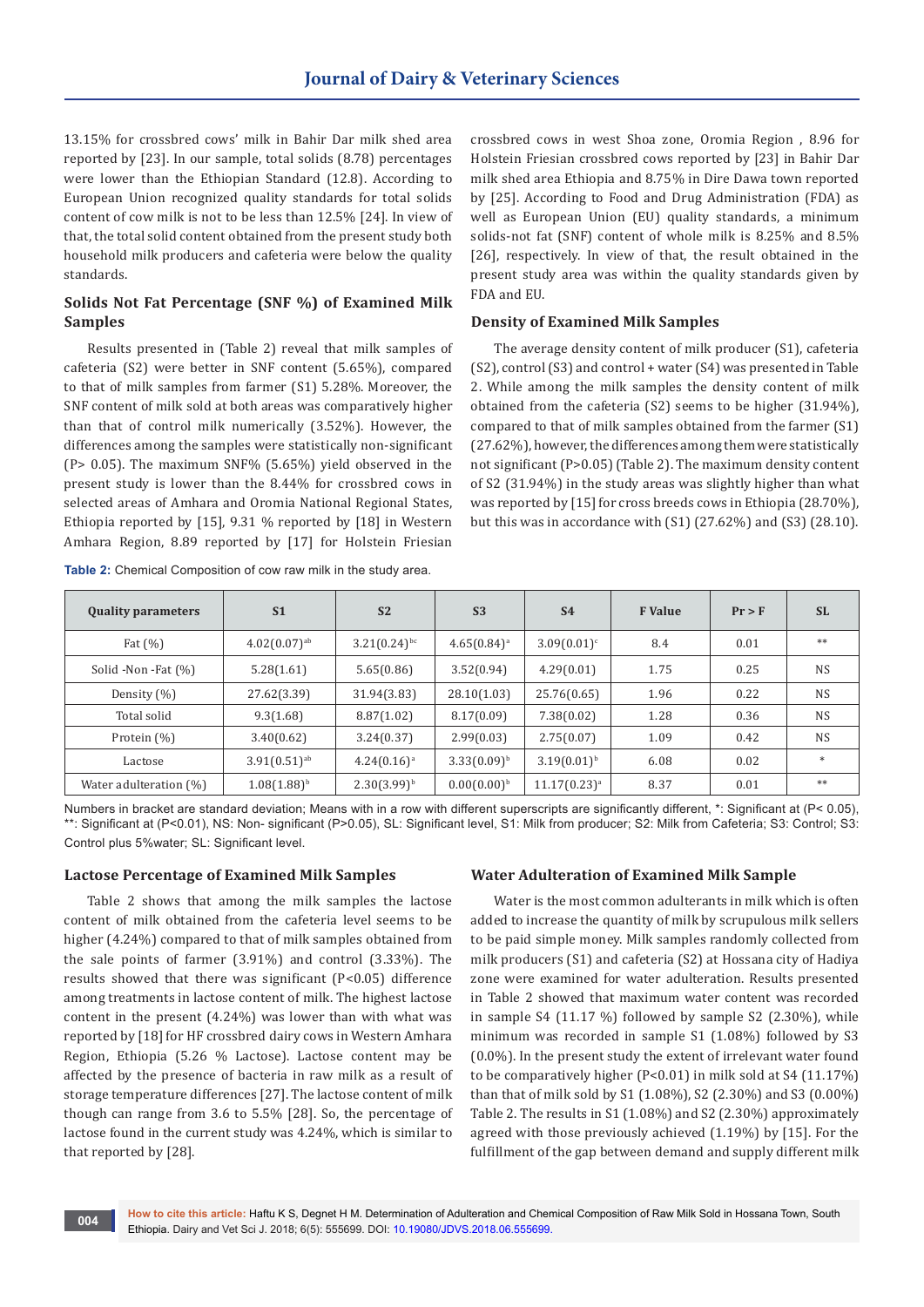marketing dealers adulterated the milk by adding water which is probably carried out during the handling of milk starting from milking till it reaches the consumer or end user (Figure 1).



# physicochemical properties.

# **Physical Examination**

The results regarding organoleptic characteristics test are presented in Table 3. Overall acceptability includes many implications, which is the important parameter in organoleptic estimation. The overall acceptance expresses how the consumers or panelists accept the product generally. Results of present study showed that 67% of the milk samples from farmers and cafeterias had clear general appearance; 70% and 67% showed normal odor/ smell. The smell for milk producer and control was almost equal to normal smell of milk but in case of cafeteria the smell was slightly bitter than normal taste of milk. This smell differences among the milk sources may be due to long term storage and lack of storage facilities. The results show that milk sample from producer and control has normal (yellowish white) color as compared to the cafeteria sources. However, the color of cafeteria sources is slightly different from producer and control milk source and shows more yellowish pale color than normal milk color. The color difference in milk was might be due to observed due to change in feeding habits of animal. 80% and 70% samples had normal consistency and 100% samples had no sediments in it, milk collected from various farmers and cafeterias, respectively. All this may be considered as hindrances to accept such milk for human consumption. The results for physical examination of milk clearly showed that the milk sold at farmers and cafeterias was slightly put to the mismanagements such as adulteration with water that probably carried out during the handling of milk starting from milking till it arrived at the end consumers. As a result the milk marketed at farmers and cafeterias cannot in all fairness. Overall evaluation of farmer milk samples and control was better than the cafeteria sources of milk (Table 3).

**Table 3:** Organoleptic evaluation of milk samples collected from farmer and cafeterias in the study area.

| <b>Examinations</b>     | Milk producers (MP)    |                         | <b>Cafeterias</b> |                      | Control     |                   | Control $+5\%$ water |                   |
|-------------------------|------------------------|-------------------------|-------------------|----------------------|-------------|-------------------|----------------------|-------------------|
| General Appear-<br>ance | 67% Clear              | 33% unclean             | 67% clear         | 33% unclean          | 90% Clear   | 10% unclean       | 88% clear            | 12% unclean       |
| Odor/Smell              | 70% normal             | 30% abnor-<br>mal       | 67% normal        | 33% abnor-<br>mal    | 100% normal | 0% abnormal       | 100% normal          | 0% abnormal       |
| Colour                  | 90% normal             | 10%<br>abnormal         | 80%normal         | $20\%$ abnor-<br>mal | 100% normal | 0% abnormal       | 100% normal          | 0% abnormal       |
| Consistency             | 80% normal             | 20% abnor-<br>mal       | 70% normal        | 30% abnor-<br>mal    | 85% normal  | 15% abnor-<br>mal | 65% normal           | 35% abnor-<br>mal |
| Sediment                | $100\%$ no<br>sediment | $0\%$ yes sedi-<br>ment | $100\%$ no        | $0\%$ yes            | $100\%$ no  | $0\%$ yes         | $100\%$ no           | $0\%$ yes         |

# **Clot-On-Boiling Tests (COB) and Alcohol Perception Test (APT)**

**Table 4:** Values for clot-on-boiling and alcohol test of different milk samples.

| <b>Sources</b>              | clot-on-boiling test<br>results |                       | alcohol test results  |                       |  |
|-----------------------------|---------------------------------|-----------------------|-----------------------|-----------------------|--|
|                             | <b>Accepts</b><br>(%)           | <b>Rejects</b><br>(%) | <b>Accepts</b><br>(%) | <b>Rejects</b><br>(%) |  |
| Milk Producer (S1)          | 90                              | 10                    | 80                    | 20                    |  |
| Cafeteria (S2)              | 80                              | 20                    | 70                    | 30                    |  |
| Control (S3)                | 100                             | 0                     | 100                   | 0                     |  |
| $Control + 5%$<br>water(S4) | 100                             | 0                     | 100                   | 0                     |  |

The results pertaining to the clot on boiling test and alcohol test are presented in Table 4. Results revealed that 20% of milk samples from cafeterias and 10% of milk from milk producers failed to match in clot on boiling test respectively. The difference in COB values for milk producers (S1) and cafeterias (S2) might be due to the management practices during the handling of raw milk. Differences in COB values are the main reasons of quality deterioration of milk. [29] revealed that deterioration increases as the steps increase towards marketing.

The result of the alcohol test among all three sources of milk shows high reject cases recorded in cafeteria (S2) 30% and 20% Milk Producer (S1) values. The result shows high level of acid concentration in the milk samples that indicate low quality milk. Milk coagulated only when the acidity of milk reached 0.21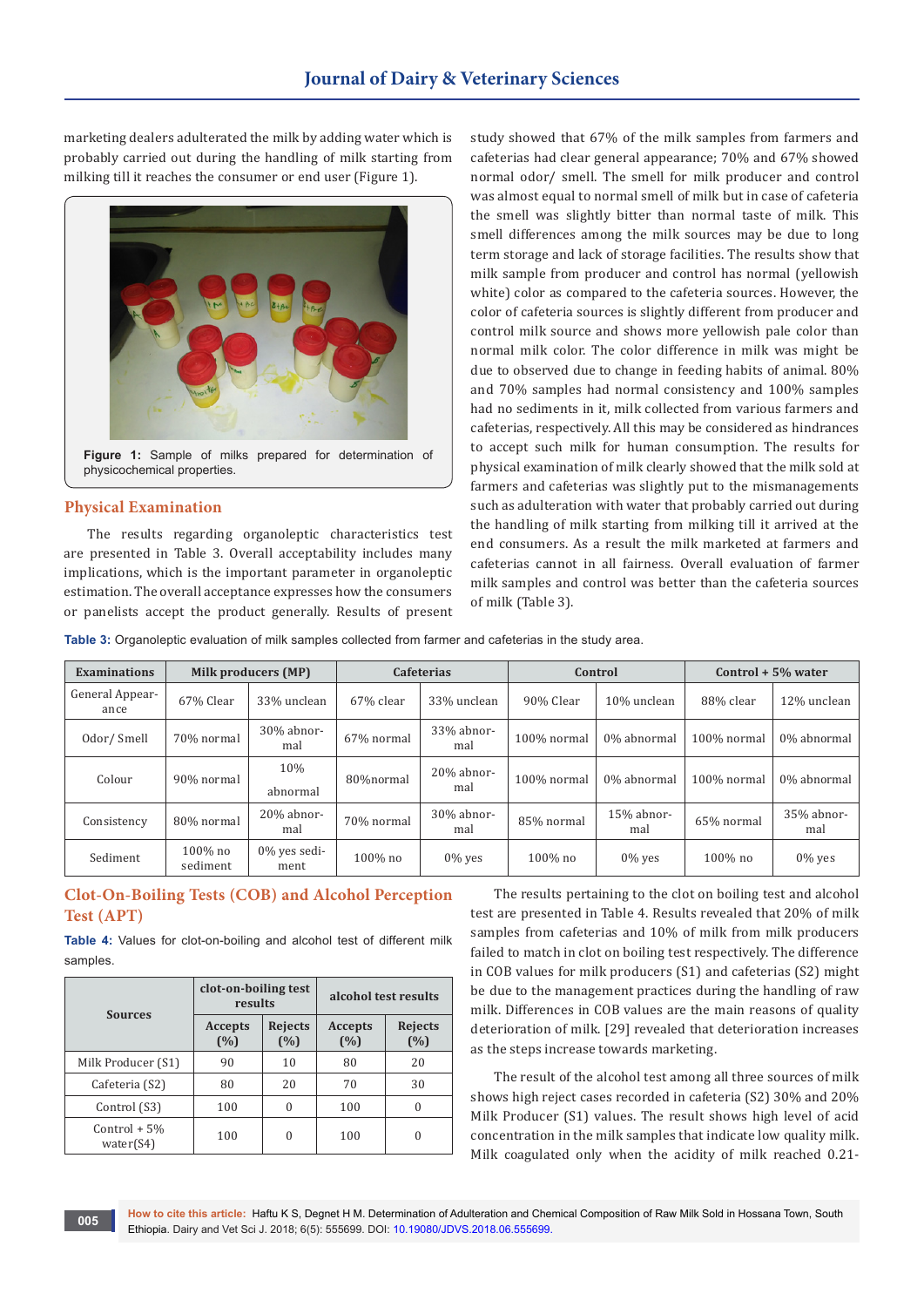0.23%. According to the results the percentage of rejection was slightly lower in milk producer (S1) as compared to milk sample from cafeteria (S2). The problems may be due to long time storage of milk. The present results are in line with [28], who observed similar results in milk samples taken from market.

 Table 5 shows correlation coefficients among the different milk quality parameters. Density of raw milk was negatively correlated with fat content and positively correlated with solid non-fat. Protein content was positively correlated with fat content. In addition, protein was correlated positively with both SNF and density whereas lactose was correlated positively with SNF, density and protein. On the other hand, adulterations (water addition) were negatively correlated with Fat, SNF, density, Total solid, protein and lactose.

**Table 5:** Correlation coefficients strength among different milk quality parameters in the study areas.

| Vari-<br>able | Fat          | Den-<br>sity | Lac-<br>tose | <b>Total</b><br>solid | Protein      | <b>SNF</b> | Water<br>add |
|---------------|--------------|--------------|--------------|-----------------------|--------------|------------|--------------|
| Fat           | $\mathbf{1}$ | $-0.15$      | $-0.179$     | 0.195                 | 0.178        | $-0.369$   | $-0.612$     |
|               |              | 0.678        | 0.619        | 0.587                 | 0.621        | 0.292      | 0.059        |
| Density       |              | $\mathbf{1}$ | 0.275        | 0.212                 | 0.186        | 0.285      | $-0.507$     |
|               |              |              | 0.44         | 0.555                 | 0.605        | 0.424      | 0.134        |
|               |              |              | $\mathbf{1}$ | 0.698                 | 0.685        | 0.761      | $-0.4$       |
| Lactose       |              |              |              | 0.024                 | 0.028        | 0.01       | 0.251        |
| Total         |              |              |              |                       | 0.997        | 0.838      | $-0.675$     |
| solid         |              |              |              | $\mathbf{1}$          | 0.0001       | 0.002      | 0.032        |
| Protein       |              |              |              |                       | $\mathbf{1}$ | 0.846      | $-0.646$     |
|               |              |              |              |                       |              | 0.002      | 0.043        |
| <b>SNF</b>    |              |              |              |                       |              | 1          | $-0.299$     |
|               |              |              |              |                       |              |            | 0.4          |
| Water<br>add  |              |              |              |                       |              |            | $\mathbf{1}$ |

# **Conclusion and Recommendation**

The results of the physical examination, chemical composition and milk adulteration clearly showed that the milk sold at Hossana city was to some extent put to the mismanagements such as adulteration of milk with water which was carried out during the handling of milk starting from milking till the receiving by end consumer to overcome the gap between demand and supply. Probably everyone involved in the milk marketing chain diluted milk to some extent directly or indirectly but very intentionally. Clot-on-boiling tests (COB) and alcohol perception test (APT) showed that milk sample from house hold milk has superior quality to cafeterias milk. Organoleptic test result regarding taste and color is also better in-house hold milk sample. In case of flavor, house hold milk and control have quite better results than the cafeteria milk. In general, it is not fair to conclude that some of the milk quality parameter sold at Hossana city, met the minimum legal standards of normal milk. Therefore, it is recommended that introducing different dairy technologies

should be supported with a continuous training on how to manage a dairy farm. Stronger milk quality control and quality base payment could help a lot to discourage adulteration.

#### **Acknowledgement**

The authors gratefully acknowledge Wachemo University for financial support and shola dairy enterprise staffs for supporting with laboratory facilities for the study. Finally, great appreciation goes to the community and milk sellers who contributed to this study.

#### **References**

- 1. CSA (Central Statistical Agency) (2008) Agricultural sample survey. Report on livestock and livestock characteristics. (private peasant holdings), Addis Ababa, Ethiopia.
- 2. CSA (Central Statistical Agency) (2013) Agricultural sample survey. Report on livestock and livestock characteristics. The Federal Democratic republic of Ethiopia, Private Peasant Holdings, Ethiopia.
- 3. CSA (Central Statistical Agency) (2014) Agricultural sample survey. Report on livestock and livestock characteristics. The Federal Democratic republic of Ethiopia. Private Peasant Holdings, Ethiopia.
- 4. MoARD (Ministry of Agriculture and Rural Development) (2007) Livestock Master Plan Study, Phase I Report: Sociological Aspects. Addis Ababa, Ethiopia.
- 5. Javaid SB, Gadahi JA, Khaskeli M, Bhutto MB, Kumbher S, et al. (2009) Physical and chemical quality of market milk sold at tandojam. Pak J 29: 1.
- 6. Olatunji EA, Jubril AE, Okpu EO, Olafadehan OA, Ijah UJ, et al. (2012) Bacterial Assessment and Quality Analysis of Raw Milk Sold in Gwagwalada Area Council of the Federal Capital Territory (FCT) Abuja, Nigeria. Food Science and Quality Manage pp. 6088
- 7. Faraz LAM, Mustafa MI, Akhtar P, Yaqoob M, Rehman S (2013) Detection of adulteration. chemical composition and hygienic Status of milk supplied to various canteens of educational Institutes, Ethiopia.
- 8. Ramesh C Chandan (2006) Manufacturing Yogurt and Fermented Milks. (6th edn), Blackwell Publishing Ltd, Oxford, UK, p. 7-40.
- 9. Khan MTG, Zinnah MA, Siddique MP, Rashid MHA, Islam, et al. (2008) Physical and Microbial Qualities of Raw Milk Collected from Bangladesh Agricultural University Dairy Farm and the Surrounding Villages. Bangladesh Agricultural University, Bangladesh, Bangl J Vet Med 6: 217-221.
- 10. [El-Loly MM, Mansour AIA, Ramadan OARO \(2013\) Evaluation of Raw](http://www.internetjfs.org/articles/Evaluation%20of%20raw%20milk%20for%20common%20commercial%20additives%20and%20heat%20treatments.pdf)  [Milk for Common Commercial Additives and Heat Treatments. Int J](http://www.internetjfs.org/articles/Evaluation%20of%20raw%20milk%20for%20common%20commercial%20additives%20and%20heat%20treatments.pdf)  [Food Safety 15: 7-10.](http://www.internetjfs.org/articles/Evaluation%20of%20raw%20milk%20for%20common%20commercial%20additives%20and%20heat%20treatments.pdf)
- 11. Marth EH (1978) Standard Methods for the Examinations of Dairy Products. American Public Health Association, Washington, DC, USA, 68: 173-186.
- 12. Khan BB, Yaqoob M, Riaz M, Younas M, Iqbal M (2005) Livestock Management Manual. Deptt. Livestock Management, Univ Agri Faisalabad Pakistan.
- 13. Marshall RT (1992) Standard methods for the examination of dairy products (16<sup>th</sup> edn), Washington, DC, USA.
- 14. AOAC (2000) Official Methods of Analysis. Association of Official Analytical Chemists. (17<sup>th</sup> edn), Washington, DC, USA.
- 15. Dehinenet G, Mekonnen H, Ashenafi M, Emmanuelle G (2013) Determinants of raw milk quality under a smallholder production system in selected areas of Amhara and Oromia National Regional States, Ethiopia. Agric Biol J N Am 4(1): 84-90.